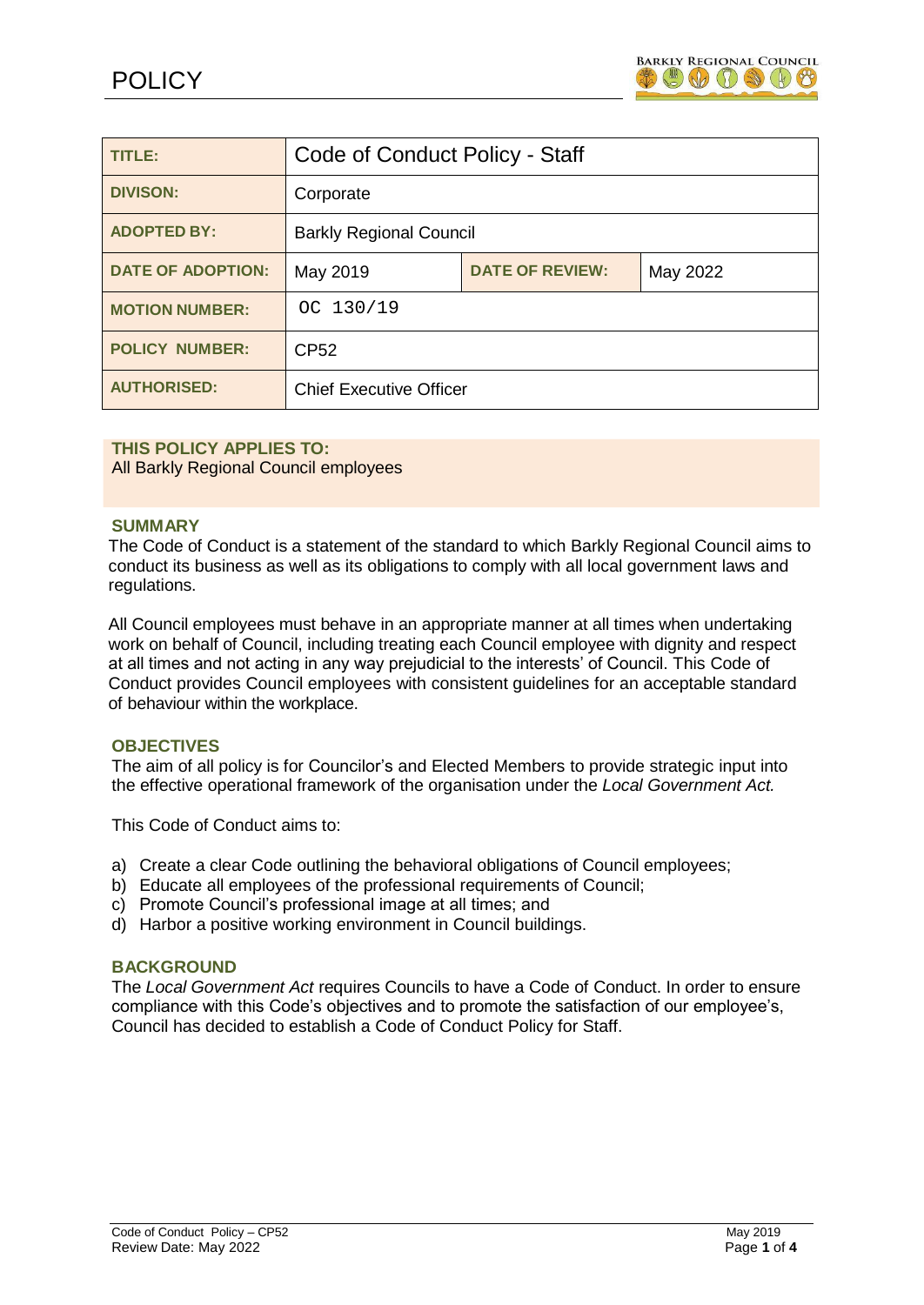



# **POLICY**

In order to ensure compliance with this Code of Conduct Policy – Staff, Council has identified the following as fundamental principles:

## **1) Honesty and integrity**

a) All employees must behave honestly and with integrity whilst undertaking work on behalf of Council or on Council business.

#### **2) Care and diligence**

a) All employees must display care and diligence in performing their work requirements.

## **3) Courtesy**

a) All employees must act with courtesy towards Elected Members, Appointed Members, council staff and members of the public at all times.

#### **4) Conduct towards council staff**

a) An employee must not direct, reprimand, or interfere in the management of another council employee, unless that staff member is under that persons leadership.

## **5) Respect of cultural diversity**

a) All employees must respect cultural diversity and must not discriminate against others on the basis of their race, gender, sexual orientation, religious affiliation, political affiliation, age, marital status, pregnancy, parental status, breastfeeding, impairment or medical history unless that discrimination is prescribed by law.

#### **6) Conflict of interest**

- a) An employee must avoid conflict of interest between the employee's private interests and work responsibilities; and
- b) Where a conflict in fact exists, the employee must immediately notify their immediate Director or the Chief Executive Officer as the case may be.

#### **7) Respect of confidences**

- a) A member must respect the confidentiality of information obtained in confidence in the employee's work responsibilities as agreed in that employee's contract of employment.
- b) An employee must not make improper use of confidential information obtained in an official capacity to gain a private benefit or to cause harm to another.

#### **8) Interests of the Barkly Regional Council to be paramount**

a) An employee must act in the best interests of the Barkly Regional Council at all times.